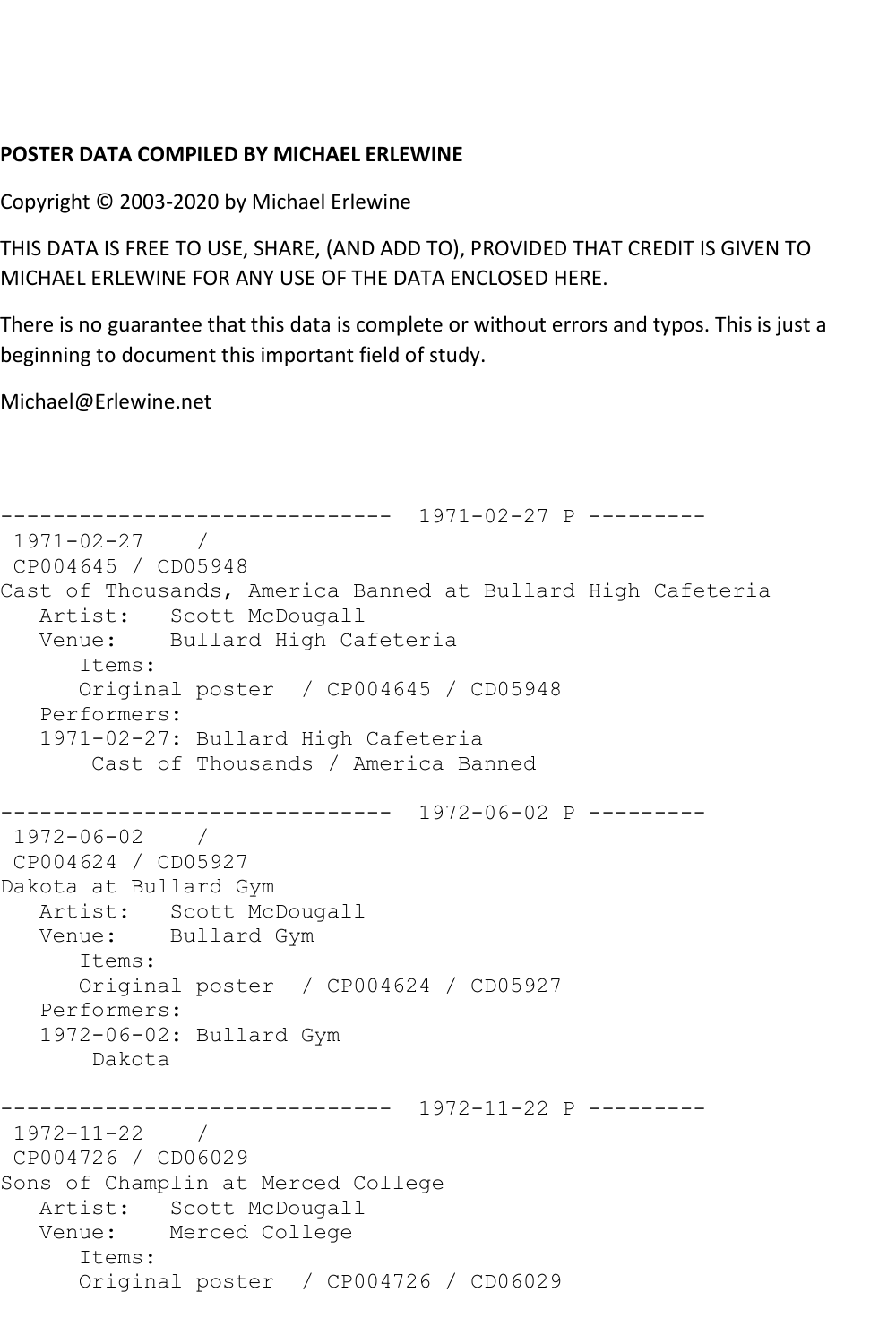```
 Performers:
   1972-11-22: Merced College
       Sons of Champlin
------------------------------ 1973 P ---------
1973 / 
CP004625 / CD05928
Come Get It! Graphics, Fresno
   Artist: Scott McDougall
   Venue: Fresno, CA
       Items:
      Original poster / CP004625 / CD05928
   Performers:
   1973: Fresno, CA
              ------------------------------ 1973- P ---------
1973- / 
CP004626 / CD05929
Rick Stevens, Kingfish at Wilson Theater
   Artist: Scott McDougall
   Venue: Wilson Theater
      Items:
      Original poster / CP004626 / CD05929
   Performers:
   1973-: Wilson Theater
       Rick Stevens / Kingfish
------------------------------ 1974 P ---------
1974 / 
CP004643 / CD05946
Come Get It! Graphics, Fresno, CA
   Artist: Scott McDougall
   Venue: Fresno, CA
       Items:
      Original poster / CP004643 / CD05946
   Performers:
   1974: Fresno, CA
      ------------------------------ 1977 P ---------
1977
CP004727 / CD06030
Stoneground, Artichoke Band at Del-Norte County Fairgrounds
   Artist: Scott McDougall
   Venue: Del-Norte County Fairgrounds
       Items:
```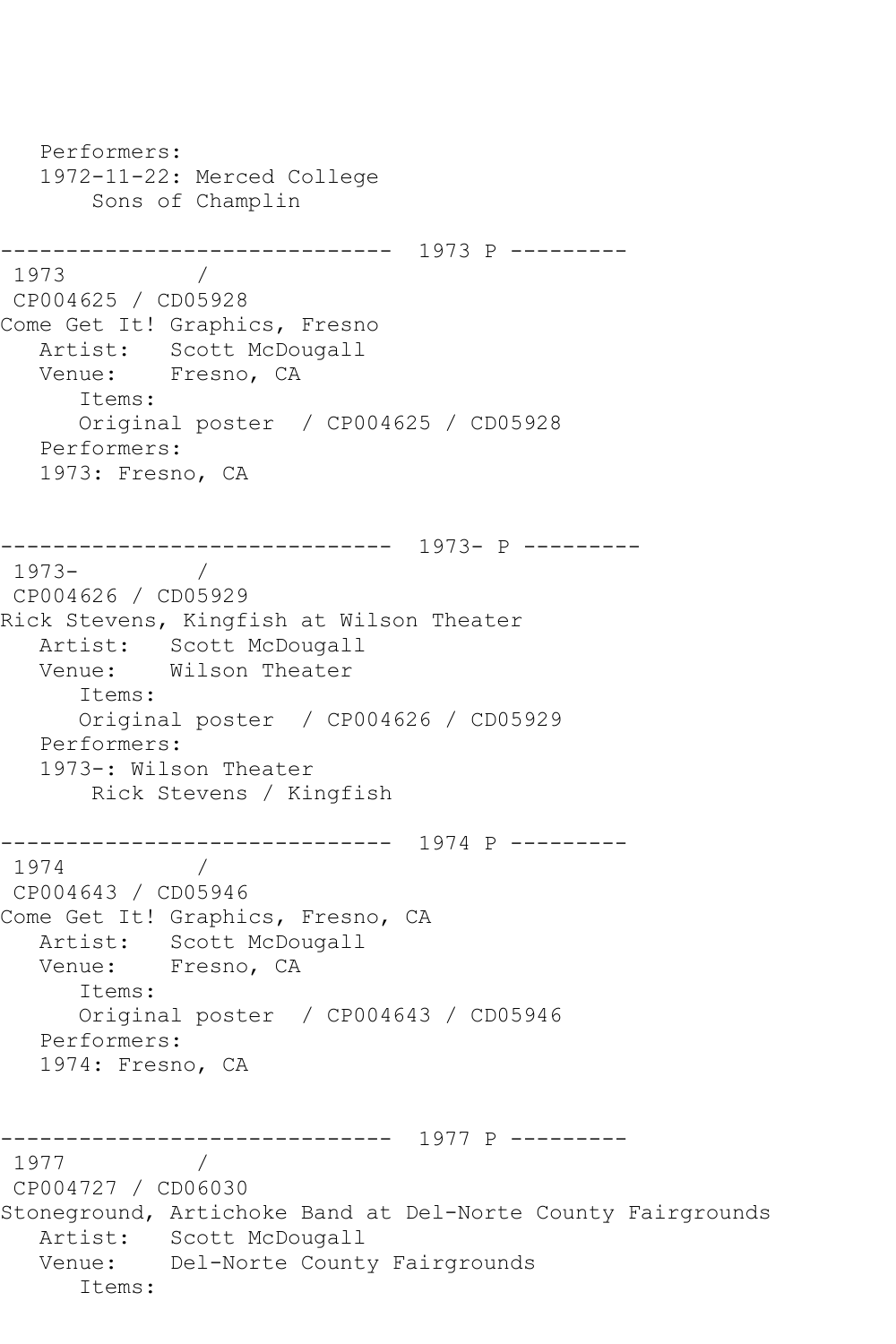```
 Original poster / CP004727 / CD06030
    Performers:
    1977: Del-Norte County Fairgrounds
        Stoneground / Artichoke Band
                  ------------------------------ 1980-03-30 P-1 ---------
1980-03-30 / 
CP019445 / XG26
3rd Annual Spam Carving Contest
       Series: 3rd Annual
   Artist: Scott McDougall
       Items:
       Original poster Edition 1 / CP019445 / XG26
   Performers:
    1980-03-30:
               ------------------------------ 1981-03-29 P-1 ---------
1981-03-29 / 
CP019435 / XG17
4th Annual Spam Carving Contest
   Artist: Scott McDougall
       Items:
       Original poster Edition 1 / CP019435 / XG17
   Performers:
    1981-03-29:
------------------------------ 1983-04-10 P-1 ---------
1983-04-10 / 
CP019430 / XG12
6th Annual Span Carving Contest
       Series: 6th Annual
   Artist: Scott McDougall
       Items:
       Original poster Edition 1 / CP019430 / XG12
   Performers:
    1983-04-10:
       ------------------------------ 1986 P ---------
1986
CP004638 / CD05941
Psychedelic Indian
   Artist: Scott McDougall
       Items:
       Original poster / CP004638 / CD05941
    Performers:
    1986:
```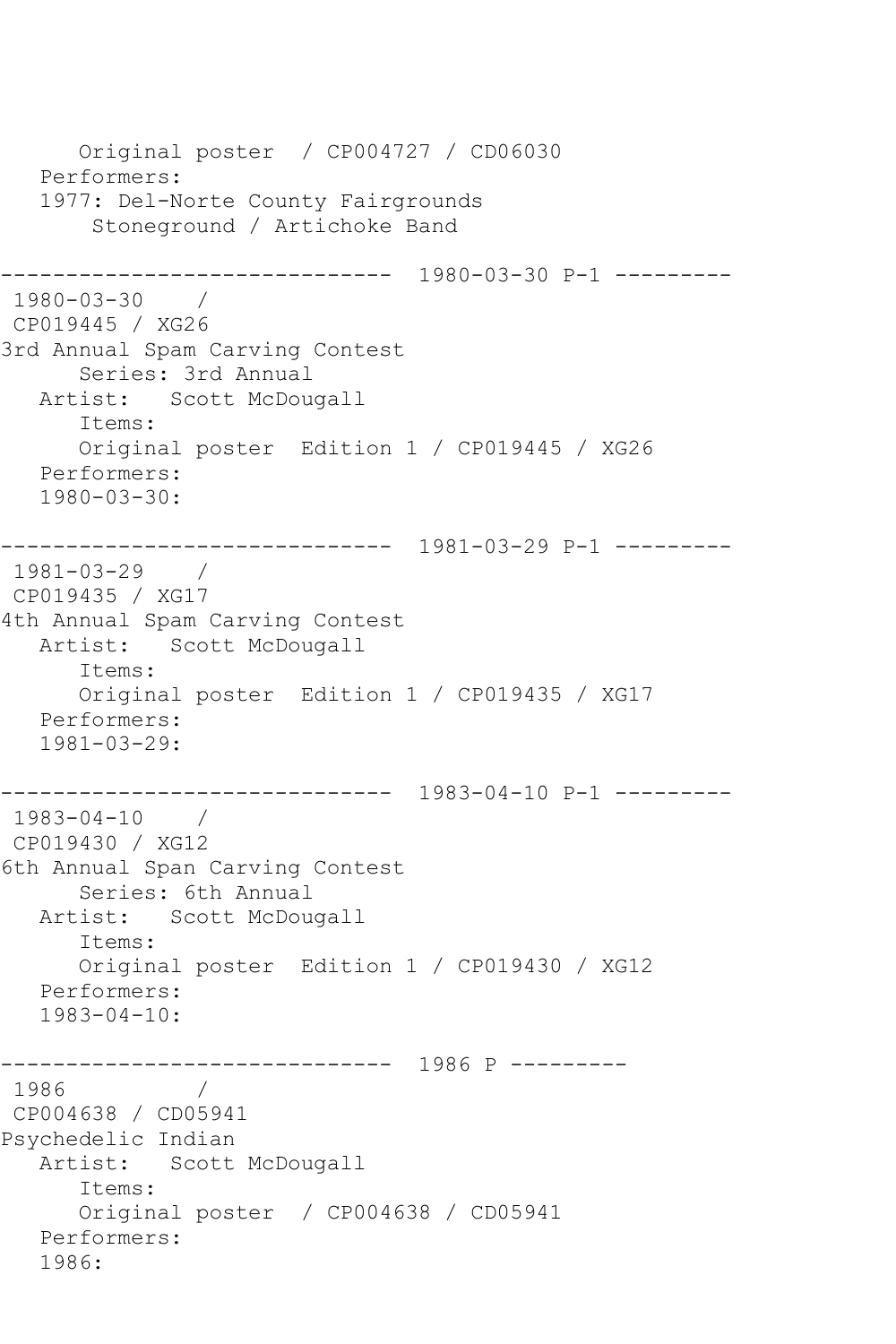------------------------------ 1986 P --------- 1986 CP004703 / CD06006 It's Party Time Again Artist: Scott McDougall Items: Original poster / CP004703 / CD06006 Performers: 1986: ------------------------------ 1989 P-1 --------- 1989 / CP019702 / XGSM82 Jingle Bell Run 1989 Artist: Scott McDougall Items: Original poster Edition 1 / CP019702 / XGSM82 Performers: 1989: ------------------------------ 1990 P --------- 1990 / CP004661 / CD05964 Death Artist: Scott McDougall Items: Original poster / CP004661 / CD05964 Performers: 1990: ------------------------------ 1990 H --------- 1990 / CP004719 / CD06022 Ruby Montana's Pinto Pony Catalog Artist: Scott McDougall Items: Handbill / CP004719 / CD06022 Performers: 1990: ------------------------------ 1991 P-1 ---------  $\frac{1}{2}$ CP019441 / XG22 Grateful Dead, Masters of Rock Artist: Scott McDougall Items: Original poster Edition 1 / CP019441 / XG22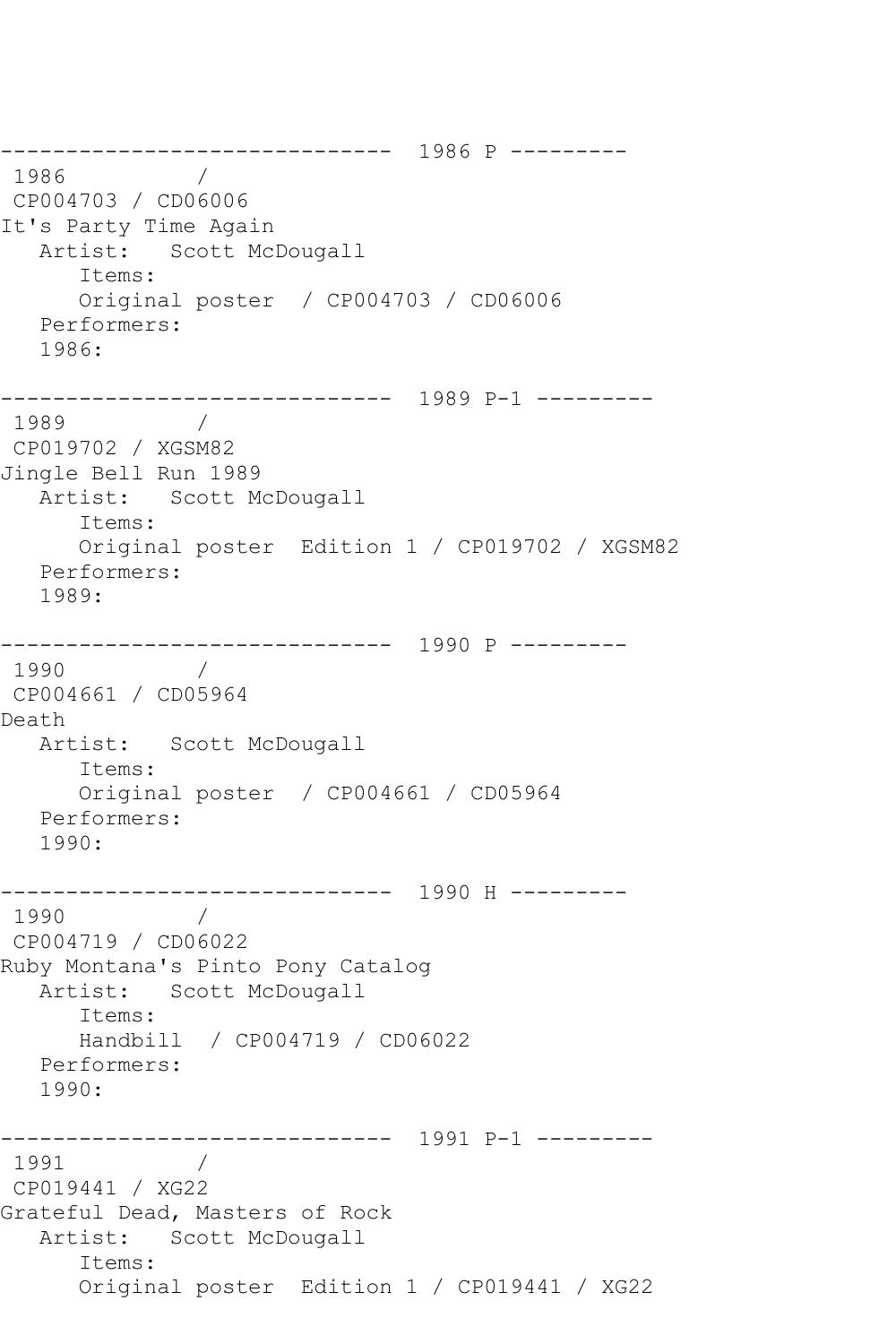```
 Performers:
   1991: Grateful Dead
------------------------------ 1991 P ---------
1991 / 
CP004672 / CD05975
Fish
   Artist: Scott McDougall
      Items:
      Original poster / CP004672 / CD05975
   Performers:
   1991:
------------------------------ 1991 H ---------
1991
CP004721 / CD06024
Ruby Montana's Pinto Pony Catalog
   Artist: Scott McDougall
      Items:
      Handbill / CP004721 / CD06024
   Performers:
   1991:
------------------------------ 1992 P-1 ---------
1992 / 
CP019444 / XG25
Estrus Records Cover, Mono Men, Stop Draggin' Me Down
   Artist: Scott McDougall
      Items:
      Original poster Edition 1 / CP019444 / XG25
   Performers:
   1992: Monomen
------------------------------ 1992 P-1 ---------
1992 / 
CP019431 / XG13
Love Mongers
   Artist: Scott McDougall
   Venue: Seattle
      Items:
      Original poster Edition 1 / CP019431 / XG13
   Performers:
   1992: Seattle
       Love Mongers
   ------------------------------ 1992 P ---------
1992
```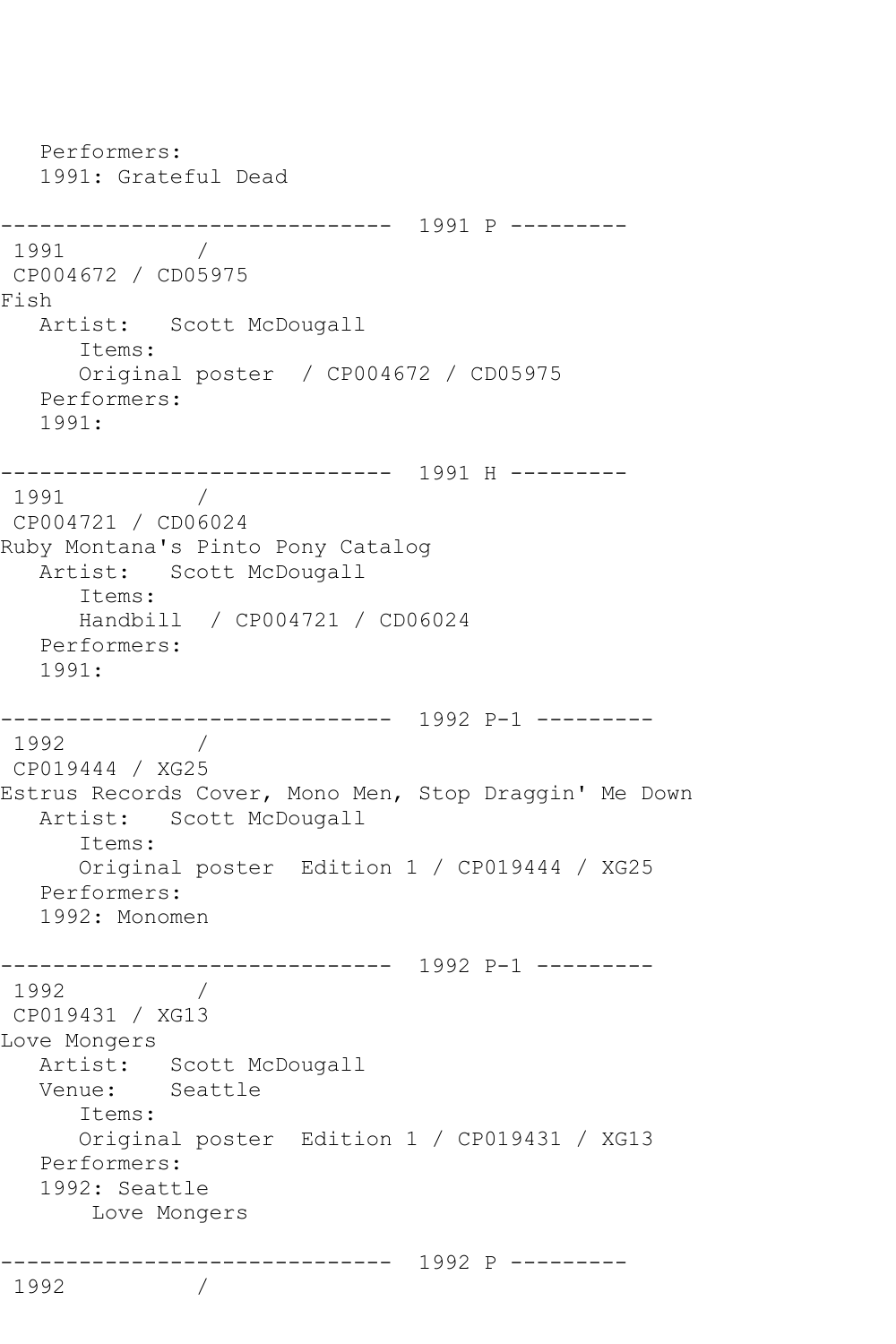CP004642 / CD05945 Bugs Artist: Scott McDougall Items: Original poster / CP004642 / CD05945 Performers: 1992: ------------------------------ 1993 P ---------  $\frac{1}{2}$ CP004678 / CD05981 Annual Golden Road: 1993 Artist: Scott McDougall Venue: Golden Road Items: Original poster / CP004678 / CD05981 Performers: 1993: Golden Road ------------------------------ 1993 P --------- 1993 / CP045527 / CP045527 Rick Griffin Benefit: Rick Griffin Tribute Artist: Scott McDougall Items: Original poster / CP045527 / CP045527 Performers: 1993: ------------------------------ GGP 1993-10-02 P-1 --------- 1993-10-02 / GGP CP019437 / XG19 Rock Posters Expo 1993 at Golden Gate Park - San Francisco, CA Artist: Scott McDougall Venue: Golden Gate Park Promoter: Wes Wilson Presents Items: Original poster GGP Edition 1 / CP019437 / XG19 Performers: 1993-10-02 1993-10-03: Golden Gate Park ------------------------------ GGP 1993-10-23 P-1 --------- 1993-10-23 / GGP CP019698 / XGSM33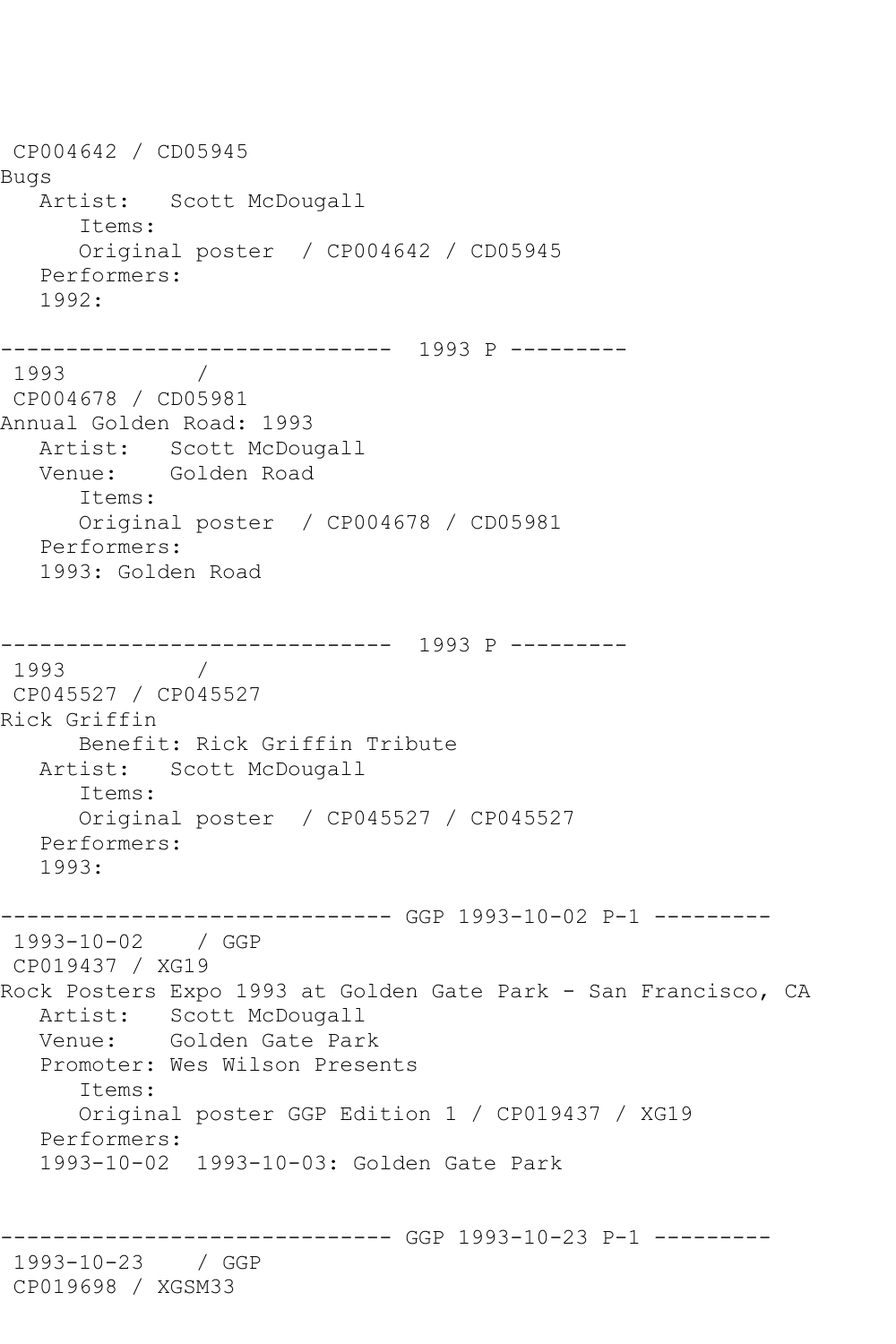```
Rock Art Expo at Golden Gate Park - San Francisco, CA
      Event: Rock Poster Expo 1993 at The Hall of Flowers, Golden 
Gate Park
   Artist: Scott McDougall
   Venue: Golden Gate Park
      Items:
      Original poster GGP Edition 1 / CP019698 / XGSM33
       GGP / CP014564 / MARM372
   Performers:
   1993-10-23 1993-10-24: Golden Gate Park
     ------------------------------ 1994 P-1 ---------
1994 / 
CP019462 / XG7
National Guitars
  Artist: Scott McDougall
      Items:
      Original poster Edition 1 / CP019462 / XG7
   Performers:
   1994:
------------------------------ 1994 P ---------
1994 / 
CP004651 / CD05954
Cowboy
   Artist: Scott McDougall
      Items:
      Original poster / CP004651 / CD05954
   Performers:
   1994:
------------------------------ 1994-02-00 P-1 ---------
1994-02-00 / 
CP019439 / XG20
Guitar Player Magazine Cover February 1994
   Artist: Scott McDougall
      Items:
      Original poster Edition 1 / CP019439 / XG20
   Performers:
  1994 - 02 - 00------------------------------ GGP 1994-10-21 P-1 ---------
1994-10-21 / GGP 
CP005681 / CP00930
Rock Art Expo at Golden Gate Park - San Francisco, CA
   Private Notes: * A/A- 75 2-copies signed CHECK
```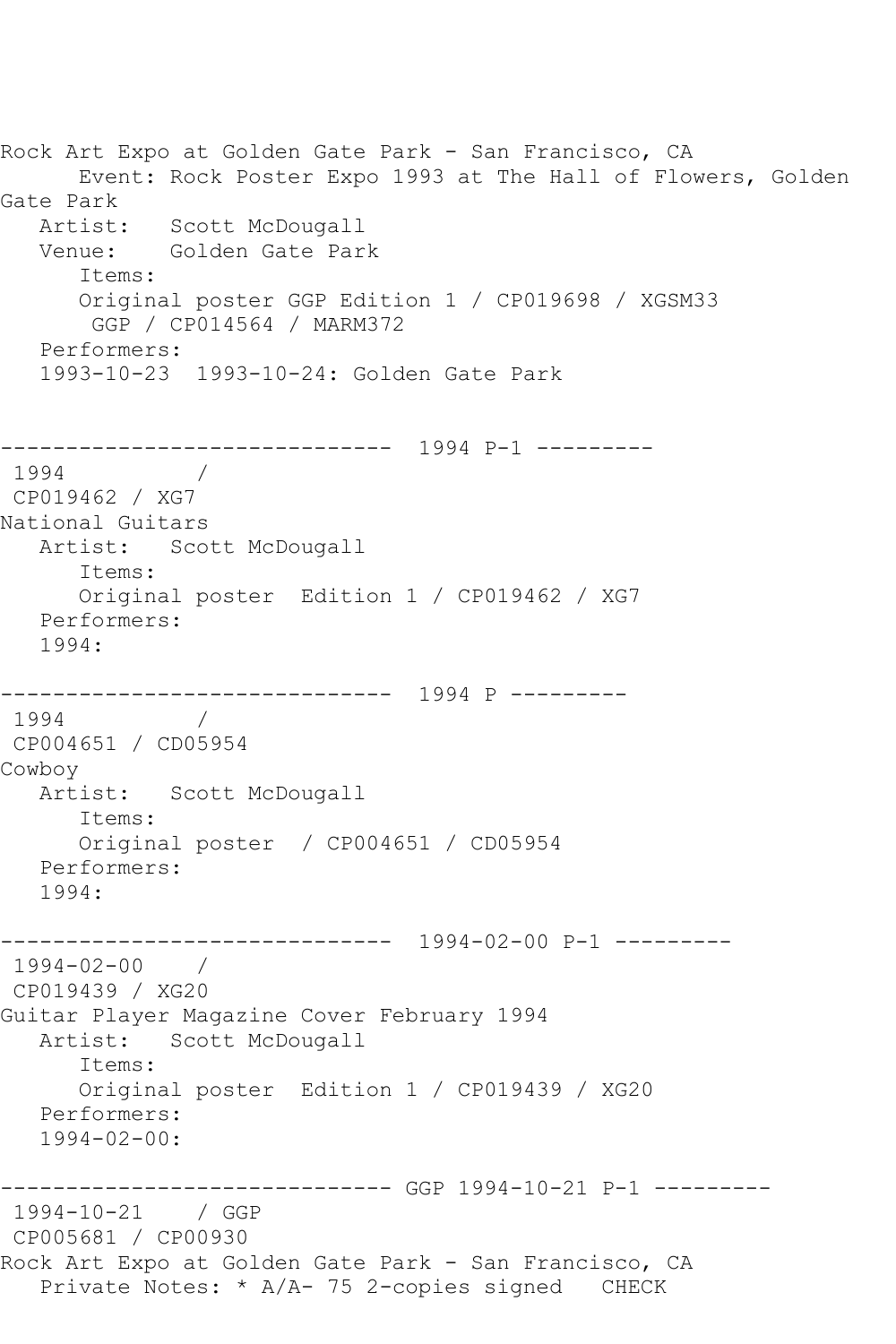Event: 1994 Rock Art Expo at The Hall of Flowers, Golden Gate Park<br>Artist: Scott McDougall Venue: Golden Gate Park Promoter: Wes Wilson Items: Original poster GGP Edition 1 / CP005681 / CP00930 Price: 75.00 GGP / CP013943 / MAH068 GGP / CP014565 / MARM373 GGP / CP019699 / XGSM34 Performers: 1994-10-21 1994-10-23: Golden Gate Park ------------------------------ 1994-10-21 P --------- 1994-10-21 / CP701537 / CP701537 Rock Art Expo 1994 Notes: This item appears in the book 'The Art of Modern Rock' as AMR # 477 Artist: Scott McDougall<br>Venue: Hall of Flower Hall of Flower Golden Gate Park Promoter: Wes Wilson / Poster Project Limited Items: Original poster / CP701537 / CP701537 (14 x 21) Performers: 1994-10-21: Hall of Flower Golden Gate Park 1994-10-22 1994-10-23: Golden Gate Park ------------------------------ 1995 H --------- 1995 / CP004722 / CD06025 Ruby Montana's Pinto Pony Catalog Artist: Scott McDougall Items: Handbill / CP004722 / CD06025 Performers: 1995: ------------------------------ GGP 1995-09-16 P --------- 1995-09-16 / GGP CP004670 / CD05973 Rock Art Expor 1995 at Golden Gate Park - San Francisco, CA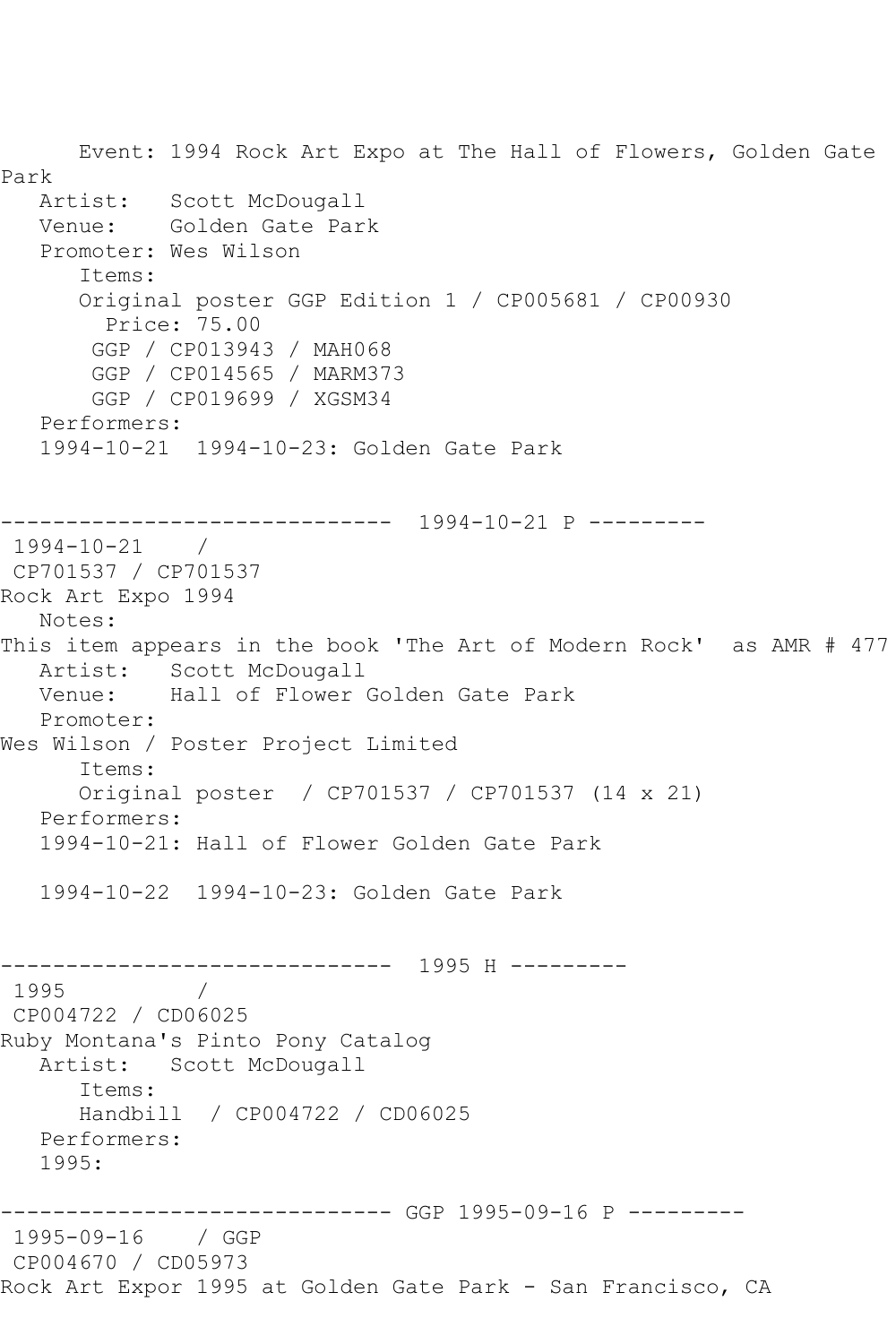Artist: Scott McDougall Venue: Golden Gate Park Items: Original poster GGP / CP004670 / CD05973 Original poster GGP Edition 1 / CP019700 / XGSM35 Performers: 1995-09-16 1995-09-17: Golden Gate Park ------------------------------ 1996 H --------- 1996 CP004720 / CD06023 Ruby Montana's Pinto Pony Catalog Artist: Scott McDougall Items: Handbill / CP004720 / CD06023 Performers: 1996: ------------------------------ 1996 P --------- 1996 CP004725 / CD06028 Hawaiian Steel Guitar Artist: Scott McDougall Items: Original poster / CP004725 / CD06028 Performers: 1996: ------------------------------ 1997 P-1 --------- 1997 CP007446 / CP02690 Jansport Poster - It Wasn't So Unusual To Have A Vision Back Then. Private Notes: Misc \*CHECK Artist: Scott McDougall Items: Original poster Edition 1 / CP007446 / CP02690 (17-3/4 x 24) / CP019224 / XC014 Performers: 1997: ------------------------------ 1997 P --------- 1997 / CP004628 / CD05931 Guitart Player Magazine cover 1997 Artist: Scott McDougall Items: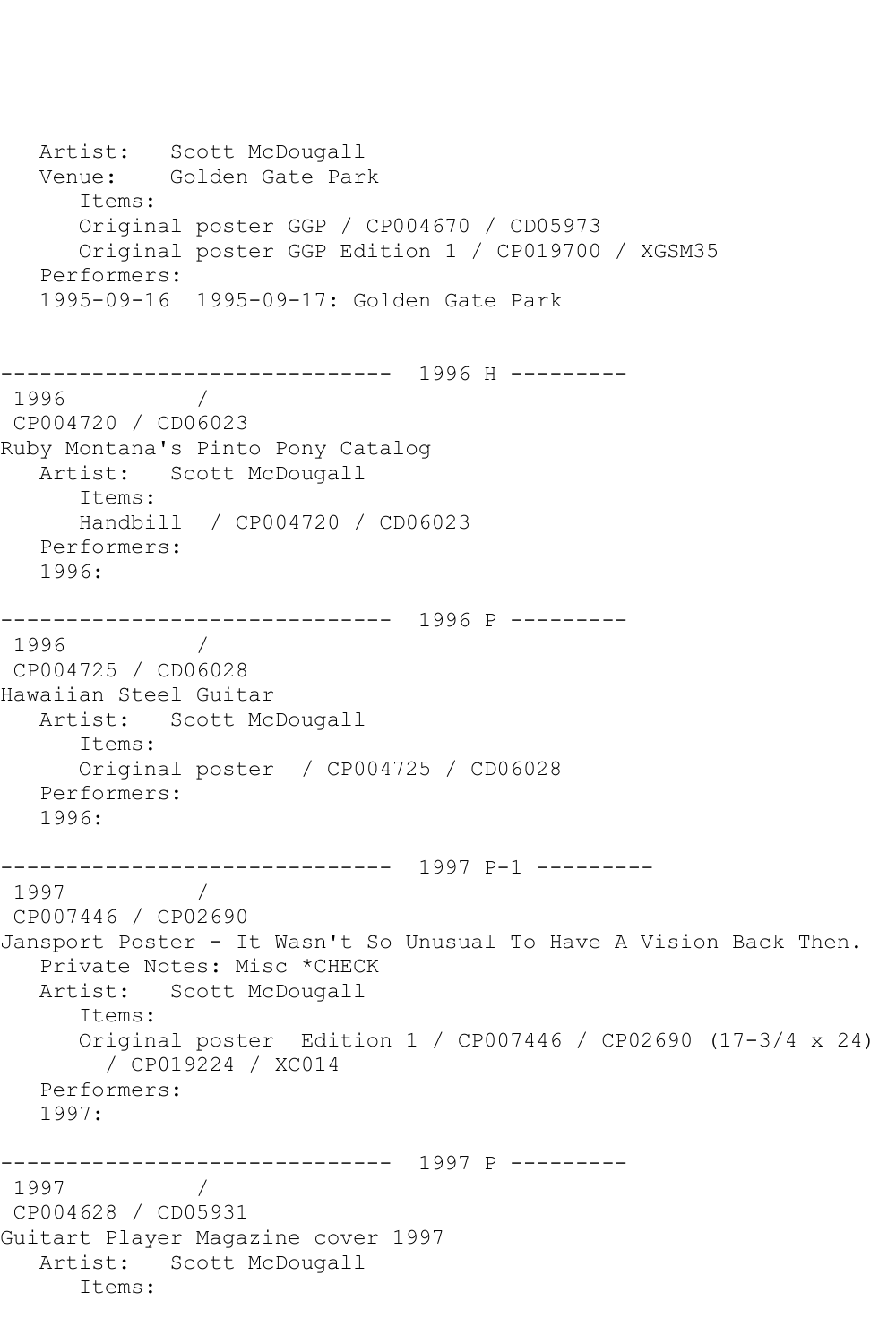Original poster / CP004628 / CD05931 Performers: 1997: ------------------------------ 1997 P --------- 1997 / CP004686 / CD05989 Honeymoon Motel Artist: Scott McDougall Items: Original poster / CP004686 / CD05989 Performers: 1997: ------------------------------ 1997-06-21 P --------- 1997-06-21 / CP004674 / CD05977 Fremont Fair Artist: Scott McDougall Venue: Fremont Fair Items: Original poster / CP004674 / CD05977 Performers: 1997-06-21 1997-06-22: Fremont Fair ------------------------------ 1998 P --------- 1998 / CP004730 / CD06033 One Ball Jay Surf Wax Artist: Scott McDougall Items: Original poster / CP004730 / CD06033 Performers: 1998: ------------------------------ 1999 P --------- 1999 / CP009036 / CP06057 Dragonfly antiquarian Book and Paper Restoration Private Notes: \* A/A- signed CHECK Artist: Scott McDougall Items: Original poster / CP009036 / CP06057 (13-5/8 x 21) Performers: 1999: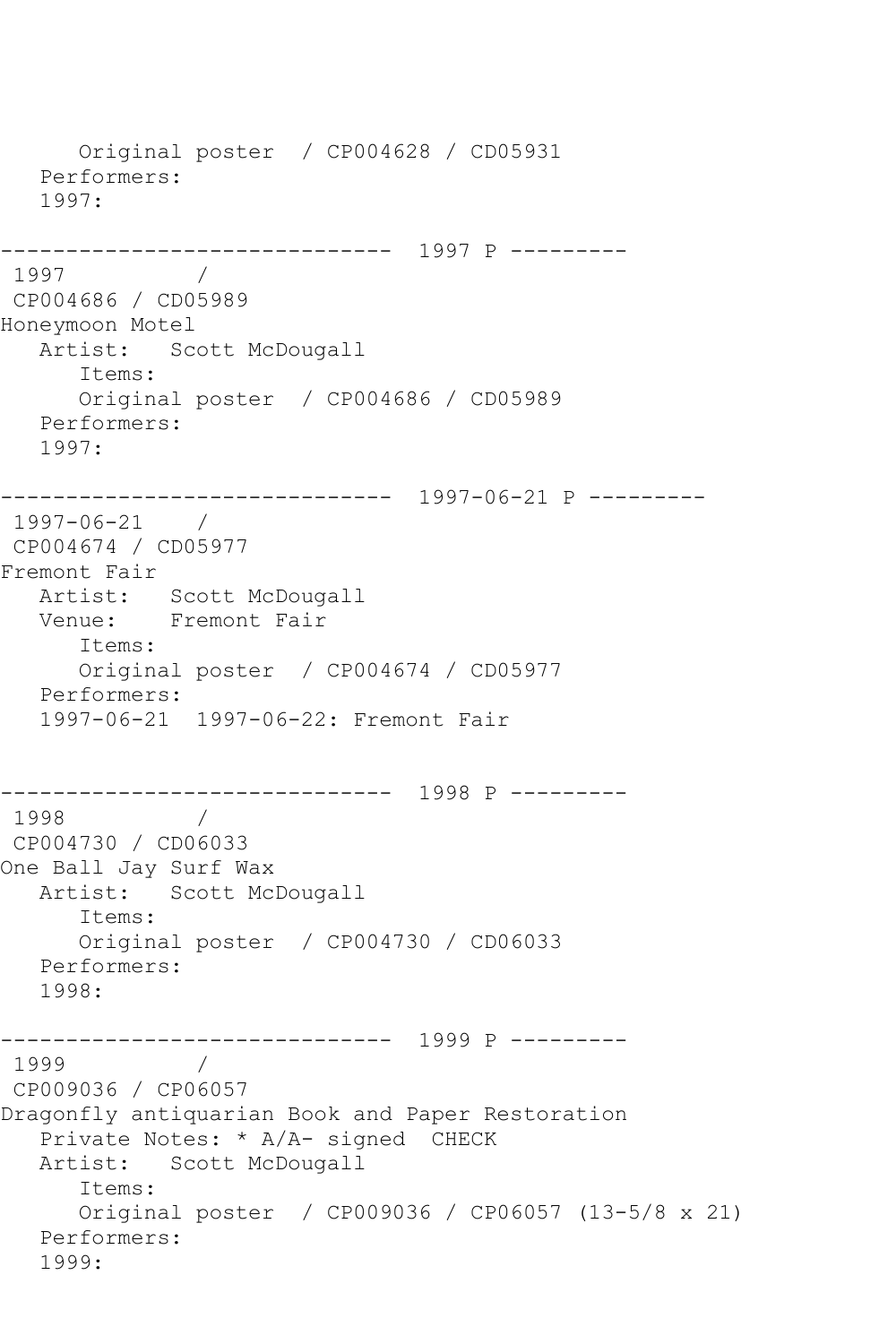------------------------------ 1999 P --------- 1999 CP004713 / CD06016 Privacy Artist: Scott McDougall Items: Original poster / CP004713 / CD06016 Performers: 1999: ------------------------------ 19zz-09-09 P-1 --------- 19zz-09-09 / CP019696 / XGSM20 Jammin' at Jed Artist: Scott McDougall Venue: Jed Items: Original poster Edition 1 / CP019696 / XGSM20 Performers: 19zz-09-09: Jed ------------------------------ 19zz-09-11 P-1 --------- 19zz-09-11 / CP019428 / XG10 Pele Juju, DR. Ross and the Soul Twisters at Jed Series: 2nd Annual Artist: Scott McDougall<br>Venue: Jed Venue: Items: Original poster Edition 1 / CP019428 / XG10 Performers: 19zz-09-11: Jed Pele Juju / DR. Ross and the Soul Twisters / Zzah ------------------------------ 19zz-11-28 P --------- 19zz-11-28 / CP004697 / CD06000 Grateful Dead Artist: Scott McDougall Items: Original poster / CP004697 / CD06000 Performers: 19zz-11-28 19zz-11-29: ------------------------------ 2000 P --------- 2000 /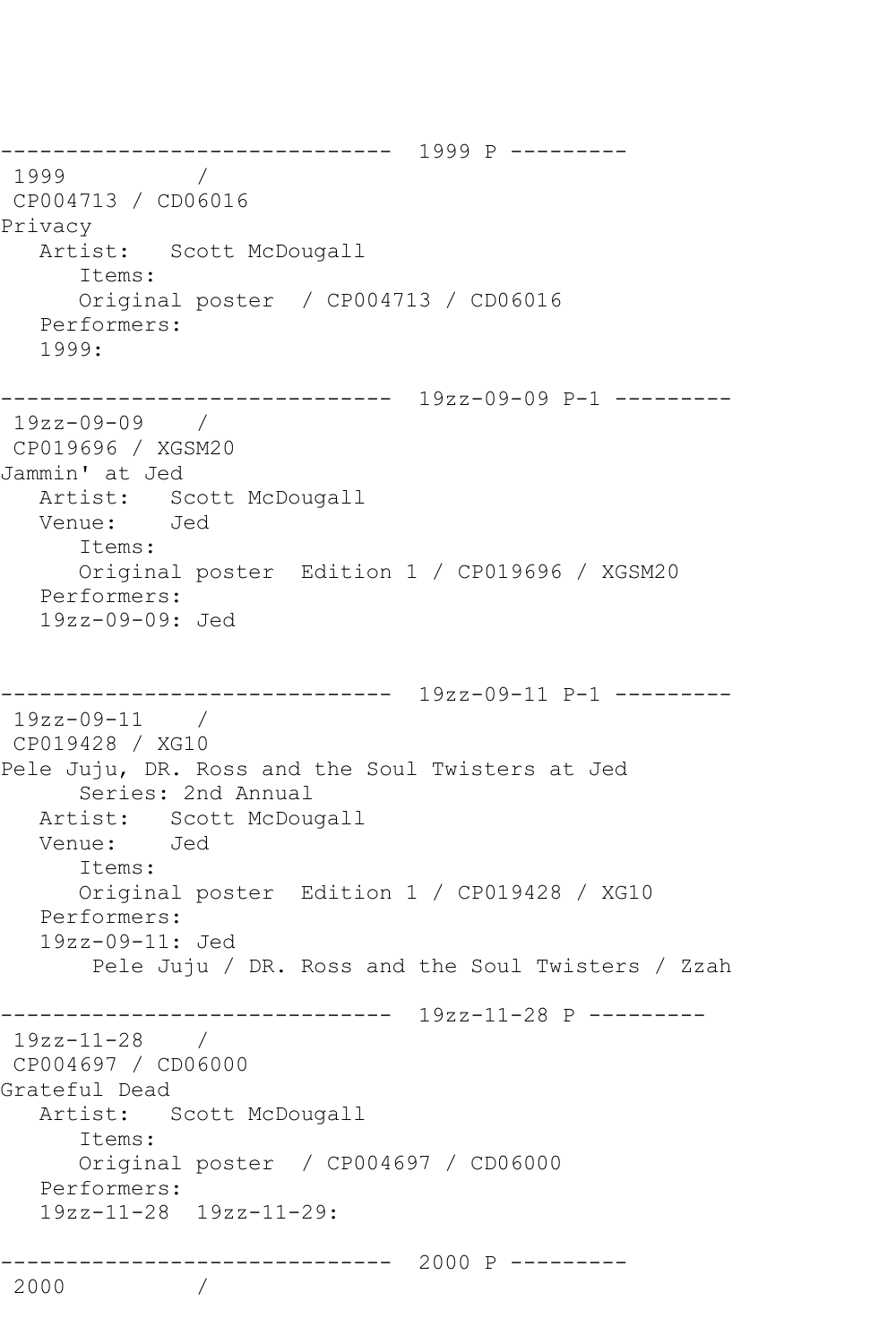```
CP004724 / CD06027
Skeeter
   Artist: Scott McDougall
      Items:
      Original poster / CP004724 / CD06027
   Performers:
   2000:
------------------------------ SHOX 2000-12-22 P ---------
2000-12-22 / SHOX 
CP004688 / CD05991
Kenny Wayne Shepherd, Double Trouble at Showboy Theater
   Artist: Scott McDougall
   Venue: Showboy Theater
      Items:
      Original poster SHOX / CP004688 / CD05991
   Performers:
   2000-12-22: Showboy Theater
       Kenny Wayne Shepherd / Double Trouble / Vernon Reed / Wayne 
Kramer / Rudley Freed / Reves Gabrels / Johnny Rzeznick
------------------------------ NONE P-1 ---------
NONE / 
CP019464 / XG9
A Respectful Tribute To Wes Wilson
   Artist: Scott McDougall
      Items:
      Original poster Edition 1 / CP019464 / XG9
   Performers:
   NONE:
------------------------------ NONE P-1 ---------
NONE / 
CP019433 / XG15
Bob Brozman, National Guitars, Resonator Instruments
   Artist: Scott McDougall
      Items:
      Original poster Edition 1 / CP019433 / XG15
   Performers:
   NONE: Bob Brozman
------------------------------ NONE P-1 ---------
NONE / 
CP019429 / XG11
Cover For Guitar World
   Artist: Scott McDougall
      Items:
```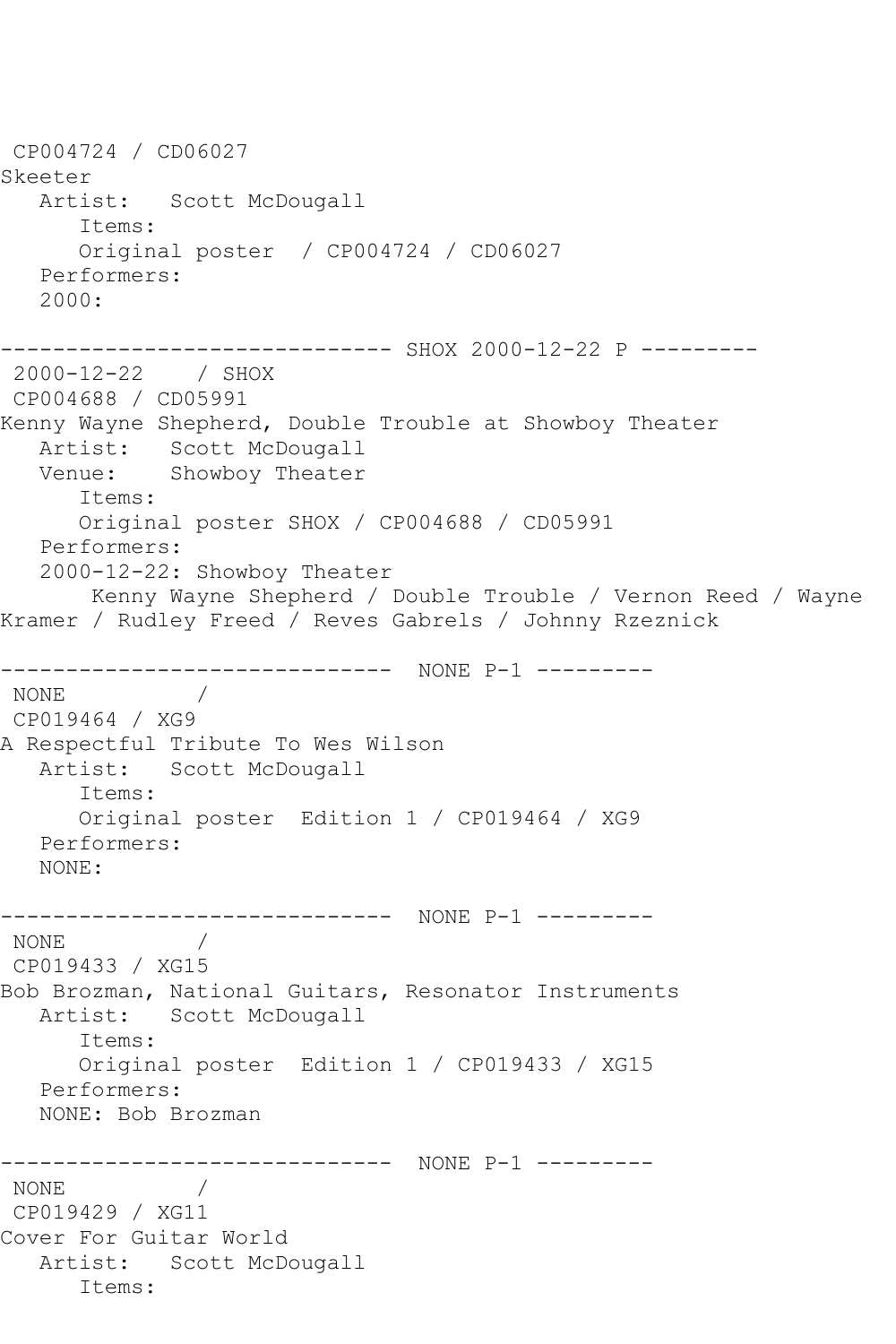Original poster Edition 1 / CP019429 / XG11 Performers: NONE: Eric Clapton ------------------------------ NONE P-1 --------- NONE / CP019463 / XG8 Dana Lyons, at Night They Howl at The Moon Artist: Scott McDougall Items: Original poster Edition 1 / CP019463 / XG8 Performers: NONE: Dana Lyons / John Seed ------------------------------ NONE P-1 --------- NONE / CP019443 / XG24 Estrus Records Cover, Marble Orchard, Savage Sleep Artist: Scott McDougall Items: Original poster Edition 1 / CP019443 / XG24 Performers: NONE: Marble Orchard / Savage Sleep ------------------------------ NONE P-1 --------- NONE / CP019442 / XG23 Guitar World Cover, Axes, Bold As Love Artist: Scott McDougall Items: Original poster Edition 1 / CP019442 / XG23 Performers: NONE: Jimi Hendrix ------------------------------ NONE P-1 --------- NONE / CP019432 / XG14 Jimi Hendrix Stamp Artist: Scott McDougall Items: Original poster Edition 1 / CP019432 / XG14 Performers: NONE: Jimi Hendrix ------------------------------ NONE P-1 --------- NONE / CP019440 / XG21